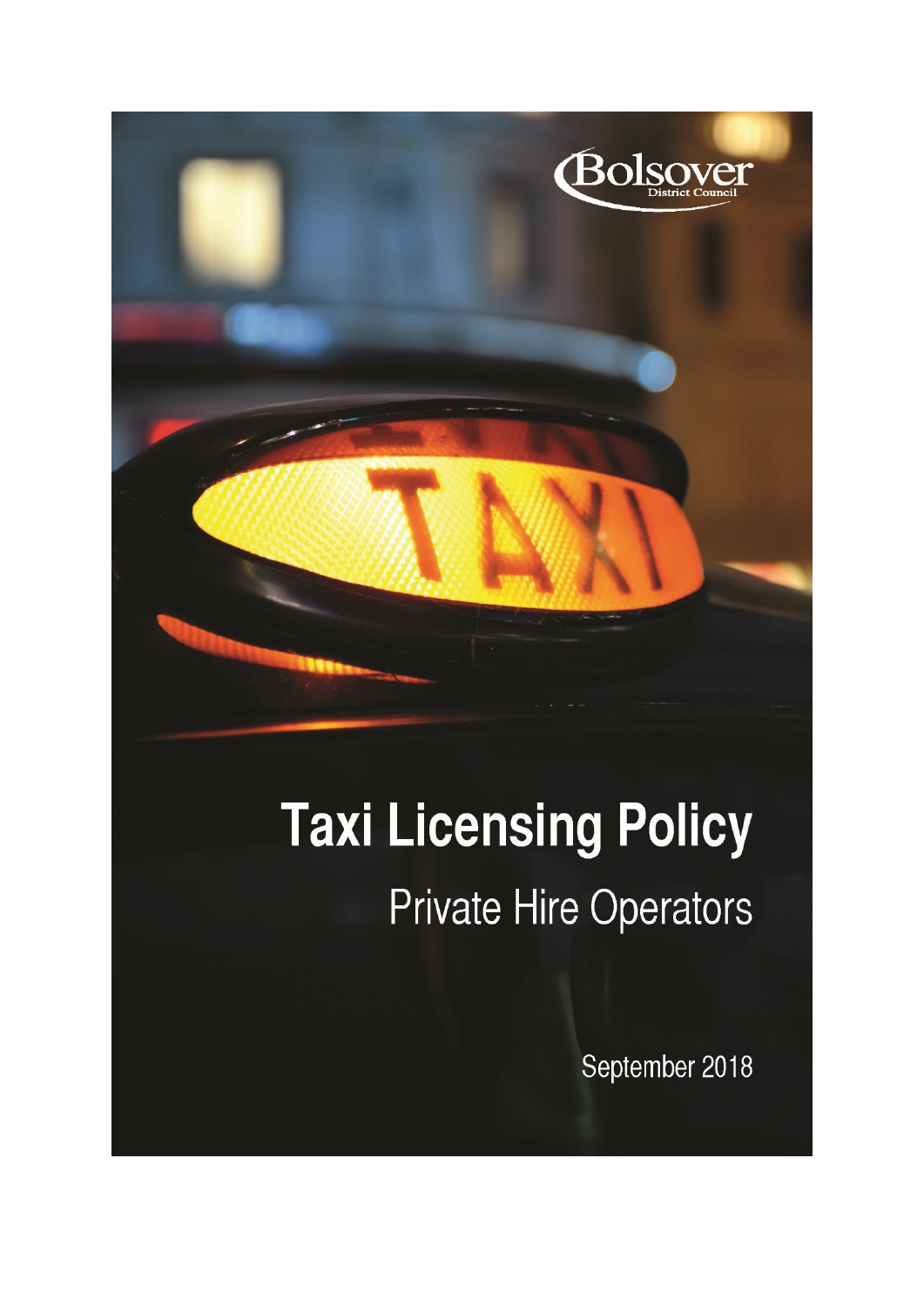# **CONTROL SHEET FOR TAXI LICENSING POLICY: PRIVATE HIRE OPERATORS**

| <b>Policy Details</b>                                                                                                        | <b>Comments / Confirmation</b><br>(To be updated as the document<br>progresses) |
|------------------------------------------------------------------------------------------------------------------------------|---------------------------------------------------------------------------------|
| <b>Policy title</b>                                                                                                          | <b>Taxi Licensing Policy: Private Hire</b><br><b>Operators</b>                  |
| Current status - i.e. first draft,<br>version 2 or final version                                                             | <b>Draft</b>                                                                    |
| Policy author                                                                                                                | Solicitor/Environmental Health Team<br>Manager                                  |
| Location of policy - i.e. L-drive,<br>shared drive                                                                           | <b>S</b> Drive                                                                  |
| Member route for approval                                                                                                    | <b>Licensing Committee</b>                                                      |
| Cabinet Member (if applicable)                                                                                               |                                                                                 |
| <b>Equality Impact Assessment</b><br>approval date                                                                           | 21.8.18                                                                         |
| Partnership involvement (if<br>applicable)                                                                                   | N/A                                                                             |
| Final policy approval route <i>i.e.</i><br><b>Executive/ Council /Planning</b><br>Committee                                  | Council                                                                         |
| Date policy approved                                                                                                         |                                                                                 |
| Date policy due for review<br>(maximum three years)                                                                          |                                                                                 |
| Date policy forwarded to Strategy<br>and Performance (to include on<br>Intranet and Internet if applicable<br>to the public) | At discretion of officers responsible<br>for implementation                     |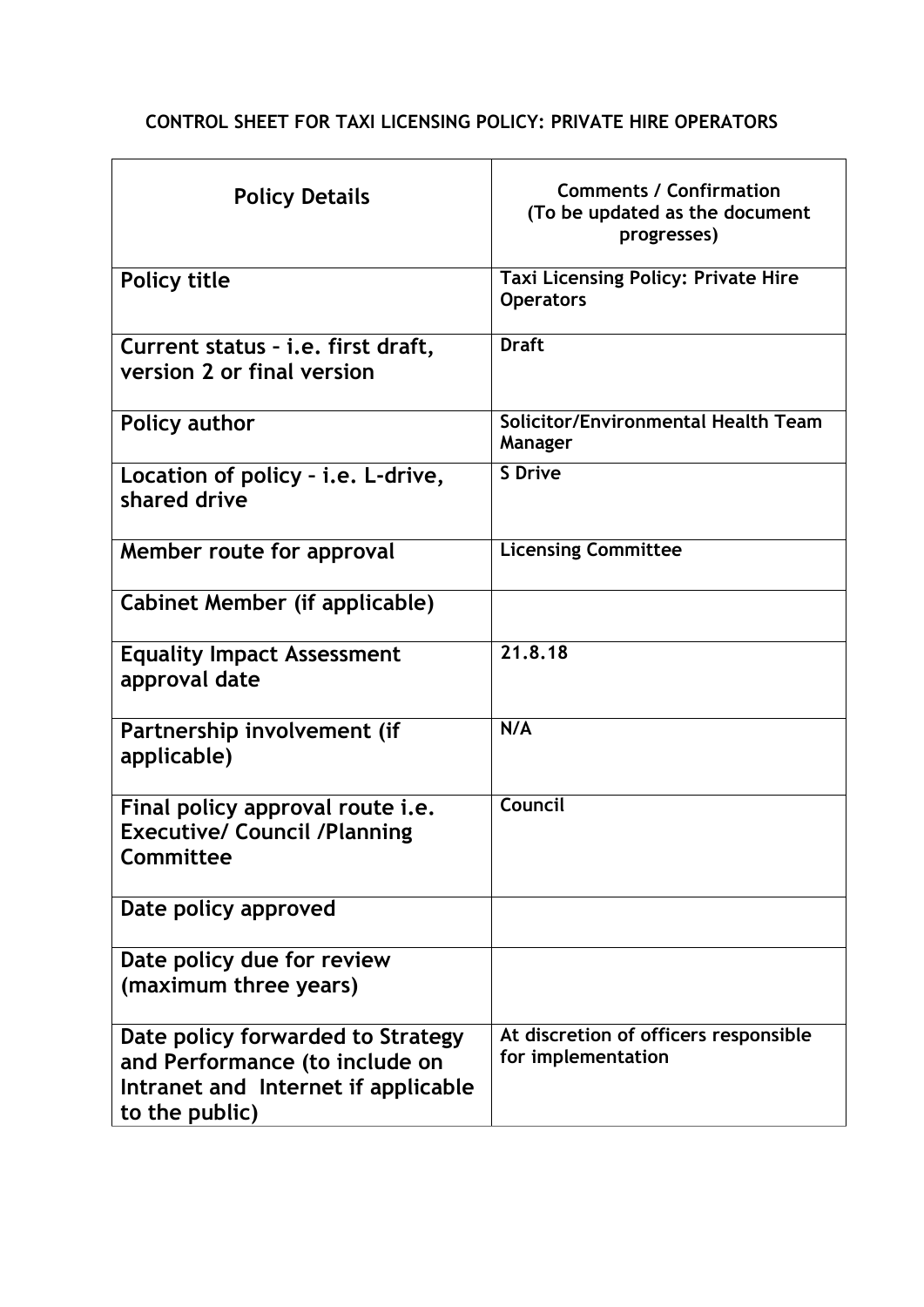# **CONTENTS**

| <b>ITEM</b>    |                                                   | <b>PAGE</b> |
|----------------|---------------------------------------------------|-------------|
| 1              | <b>Introduction</b>                               | 4           |
| $\mathbf{2}$   | <b>Scope</b>                                      | 6           |
| $\mathbf{3}$   | <b>Principles</b>                                 | 6           |
| 4              | <b>Statement of Policy</b>                        | 7           |
| 5              | <b>Responsibility for Implementation</b>          | 10          |
| 6              | <b>Glossary of terms</b>                          | 10          |
| $\overline{7}$ | <b>Appendices:</b>                                |             |
| A              | <b>PRIVATE HIRE OPERATOR'S LICENCE CONDITIONS</b> | 11          |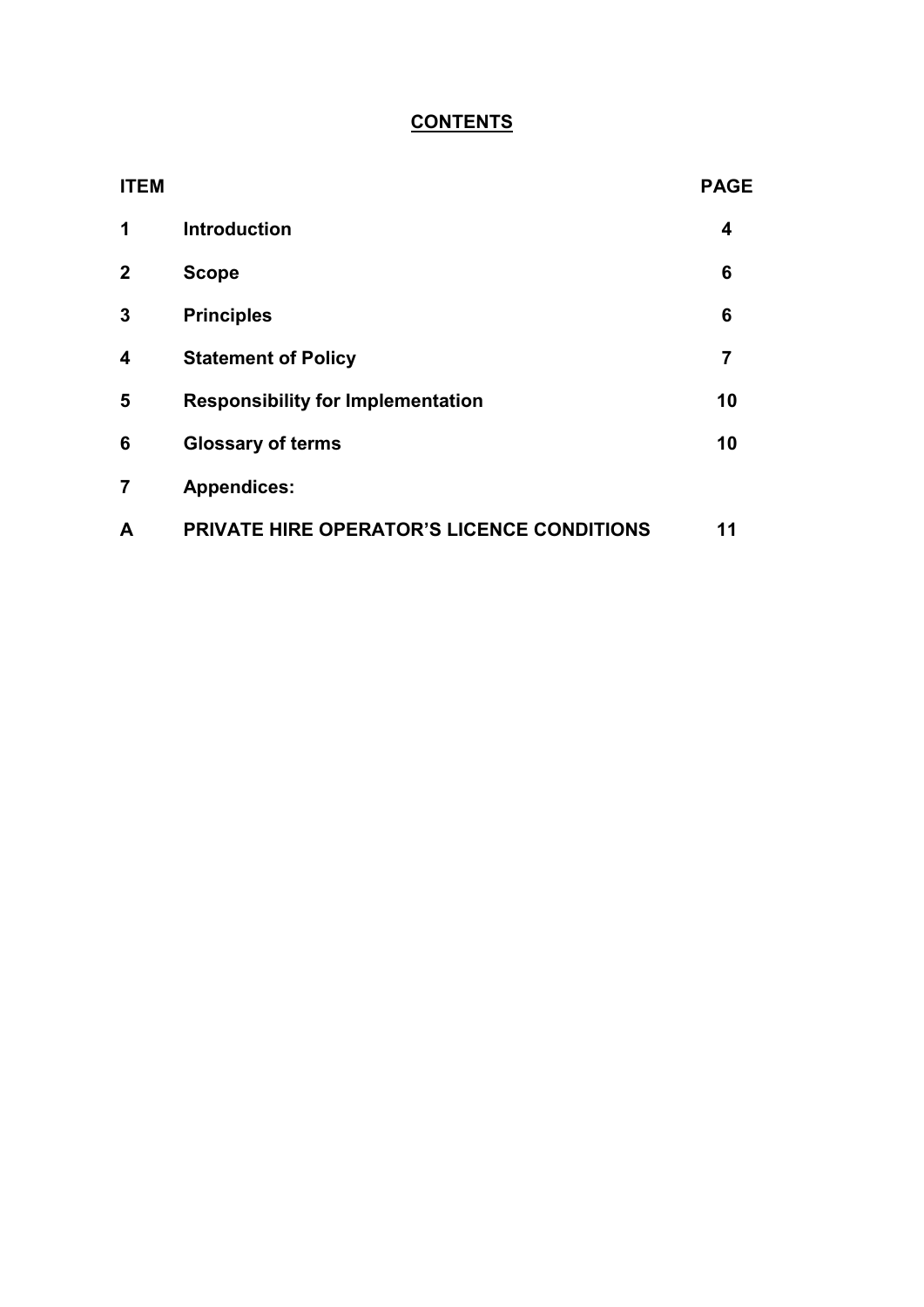# **POLICY**

#### **1. Introduction**

#### **1.1 BACKGROUND**

Bolsover District Council has a responsibility for licensing hackney carriages and private hire vehicles, drivers and operators within the district of Bolsover.

NB. Any reference in this Policy to notifying, informing, or otherwise contacting, the Council means contacting the Council's Licensing Section.

*Unless otherwise stated, where the term "Taxi" is used in this Policy it is a generic term including hackney carriages and private hire vehicles (which retain their specific meanings set out in the Glossary of Terms below).*

#### **1.2 ROLE OF HACKNEY CARRIAGE AND PRIVATE HIRE VEHICLES**

Hackney carriage and private hire have a specific role to play in an integrated transport system. They are able to provide services in situations where public transport is either not available (for example in rural areas, or outside "normal" hours of operation such as in the evenings or on Sundays), or for those with mobility difficulties.

#### **1.3 STATUTORY, BEST PRACTICE AND INDUSTRY GUIDANCE**

The Department for Transport has considered views about what constitutes "Best or Good Practice" and how licensing authorities can protect children and vulnerable adults, and has published both [best](https://www.gov.uk/government/publications/taxi-and-private-hire-vehicle-licensing-best-practice-guidance)  [practice](https://www.gov.uk/government/publications/taxi-and-private-hire-vehicle-licensing-best-practice-guidance) (March 2010) and [statutory guidance](https://www.gov.uk/government/publications/statutory-taxi-and-private-hire-vehicle-standards) (July 2020).

In addition, the Institute of Licensing (Guidance on determining the suitability of applicants and licensees in – hackney and private hire trades), the Local Government Association and other bodies also produce guidance relating to taxi and private hire standards.

These documents have been used as an aid in shaping this policy. Regard has also been had to best practice learned from other local authorities.

#### **1.4 CONSULTATION**

There are a number of groups and organisations that have an interest in the provision of hackney carriage and private hire vehicle services, including the trade itself, residents and enforcers, all of whom have views and concerns that require consideration. In drawing up this policy, the Council has consulted with the following -

This list is not definitive -

- Authorities who border Bolsover District Council
- Derbyshire County Council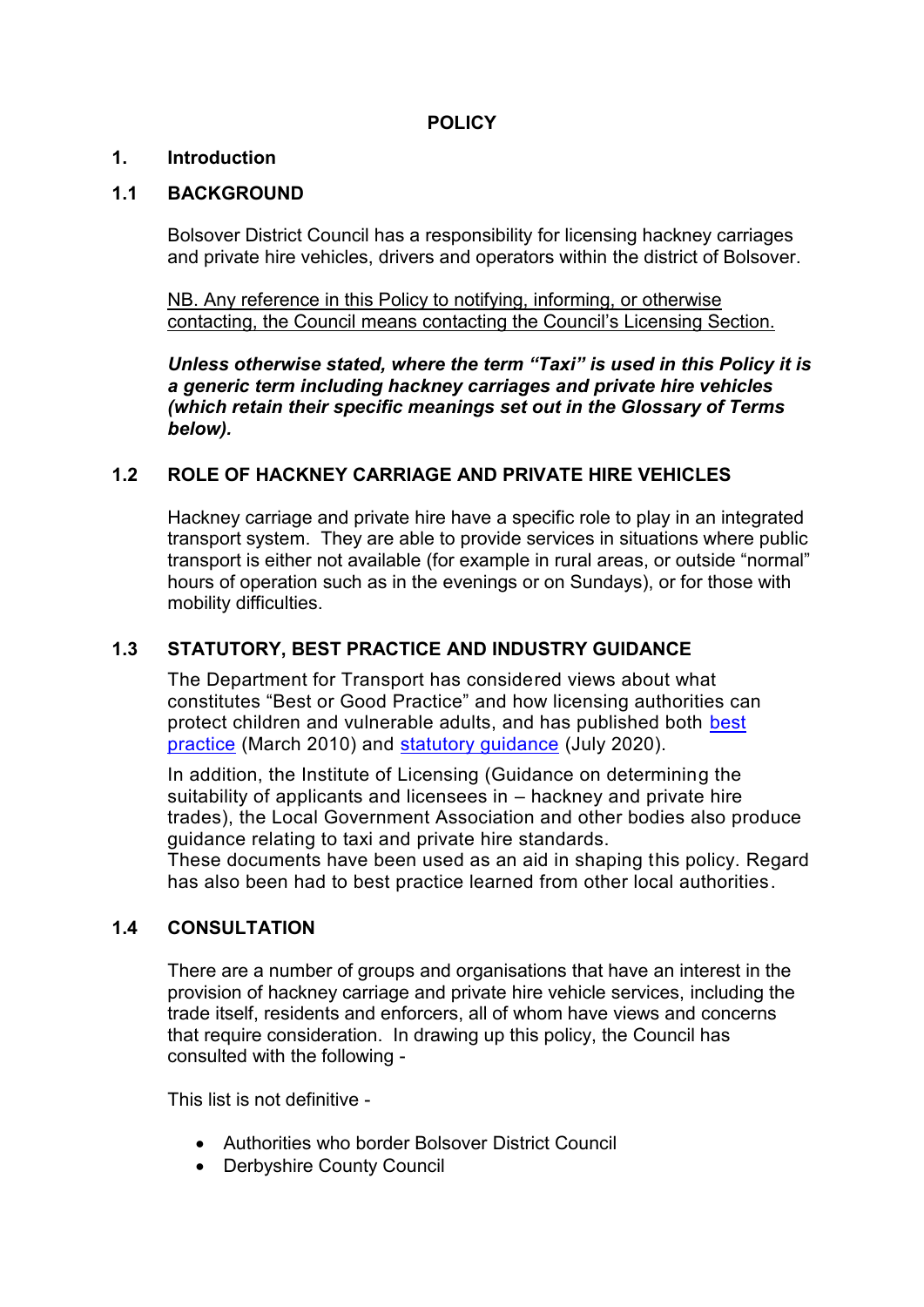- Other departments within Bolsover District Council
- Members of Bolsover District Council
- The hackney carriage and private hire trade including all licensed operators within the district
- Parish Councils
- Derbyshire Constabulary
- Derbyshire Police & Crime Commissioner
- Chief Fire Officer for Derbyshire
- Derbyshire County Council Trading Standards
- Derbyshire County Council Transport
- Social Services, Child Protection Office

# **1.5 POWERS AND DUTIES**

This Statement of Licensing Policy has been produced pursuant to the powers conferred by the Local Government (Miscellaneous Provisions) Act 1976, as amended, which places on the Council the duty to carry out its licensing functions in respect of hackney carriage and private hire vehicles.

#### **1.6 STATUS**

In exercising its discretion in carrying out its regulatory functions, the Council will have regard to this policy document and the objectives set out above.

Notwithstanding the existence of this policy and any other relevant Council policy, each application or enforcement measure will be considered on its own merits. Where it is necessary for the Council to depart from its policy, reasons will be given for so doing.

# **1.7 POLICY REVIEWS**

This policy will be kept under constant review and may be updated periodically. Minor alterations to the policy may be approved and implemented in consultation with the Chair of the Licensing Committee.

The Policy will normally be reviewed every three years.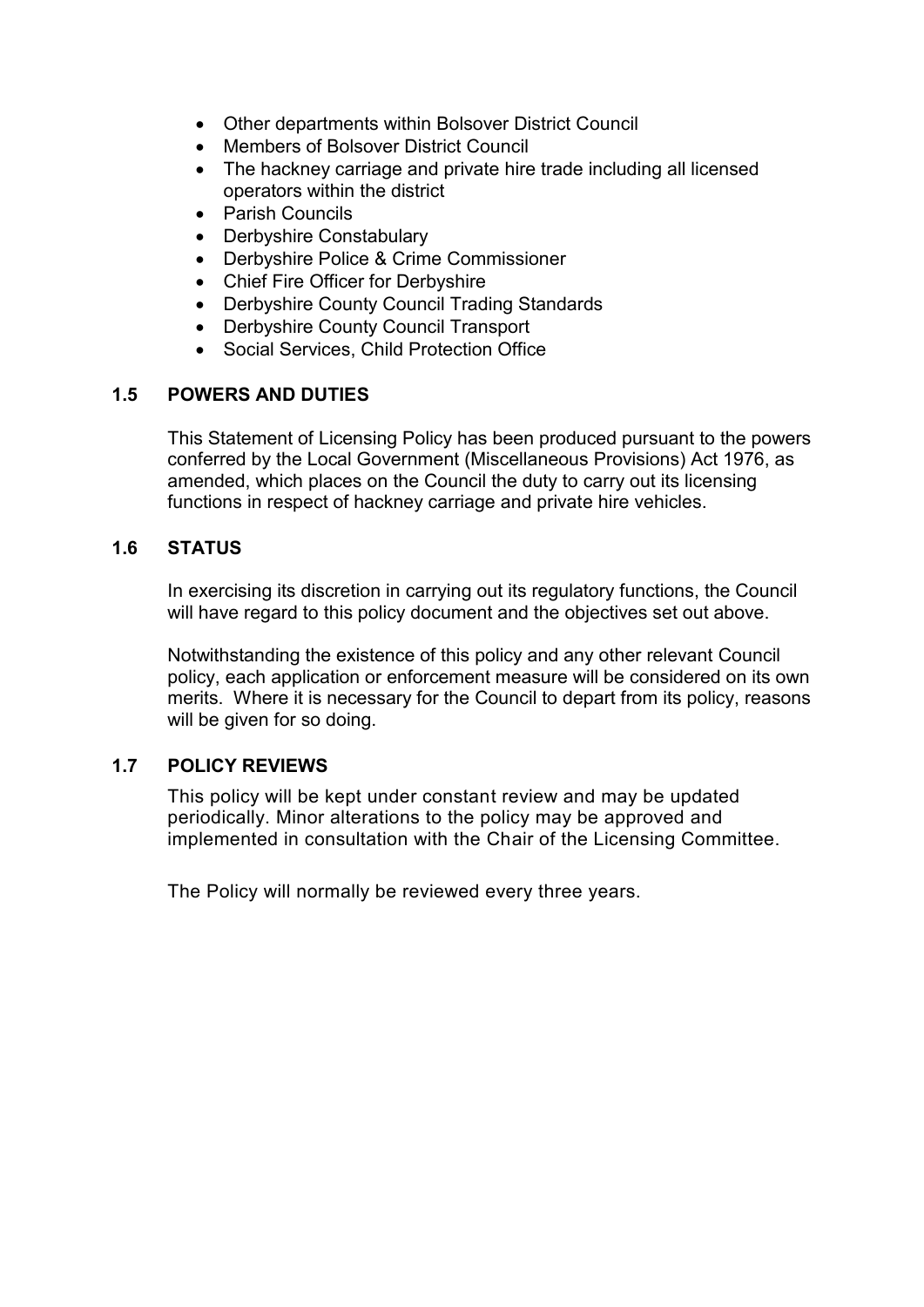#### **2. Scope**

In setting out its policy Bolsover District Council seeks to promote the following objectives -

- the protection of public health and safety;
- the protection of children and vulnerable adults;
- the establishment of a professional and respected hackney carriage and private hire trade;
- access to an efficient and effective public transport service; and
- the protection of the environment.

The aim of this policy is to regulate hackney carriage and private hire vehicles in order to promote the above objectives.

#### **3. Principles**

The aim of licensing the hackney carriage and private hire vehicle trades is, primarily, to protect the public as well as to ensure that the public have reasonable access to hackney carriage and private hire services because of the local transport provision.

Its purpose is to prevent licences being given to or used by those who are not suitable people taking into account their driving record, their driving experience, their sobriety, mental and physical fitness, honesty, and that they are people who would not take advantage of their employment to abuse or assault passengers.

It is important that the Council's powers are used to ensure that those who make provision for the booking of private hire vehicles in the district are suitable and safe, and that the powers are exercised in compliance with the European Convention on Human Rights.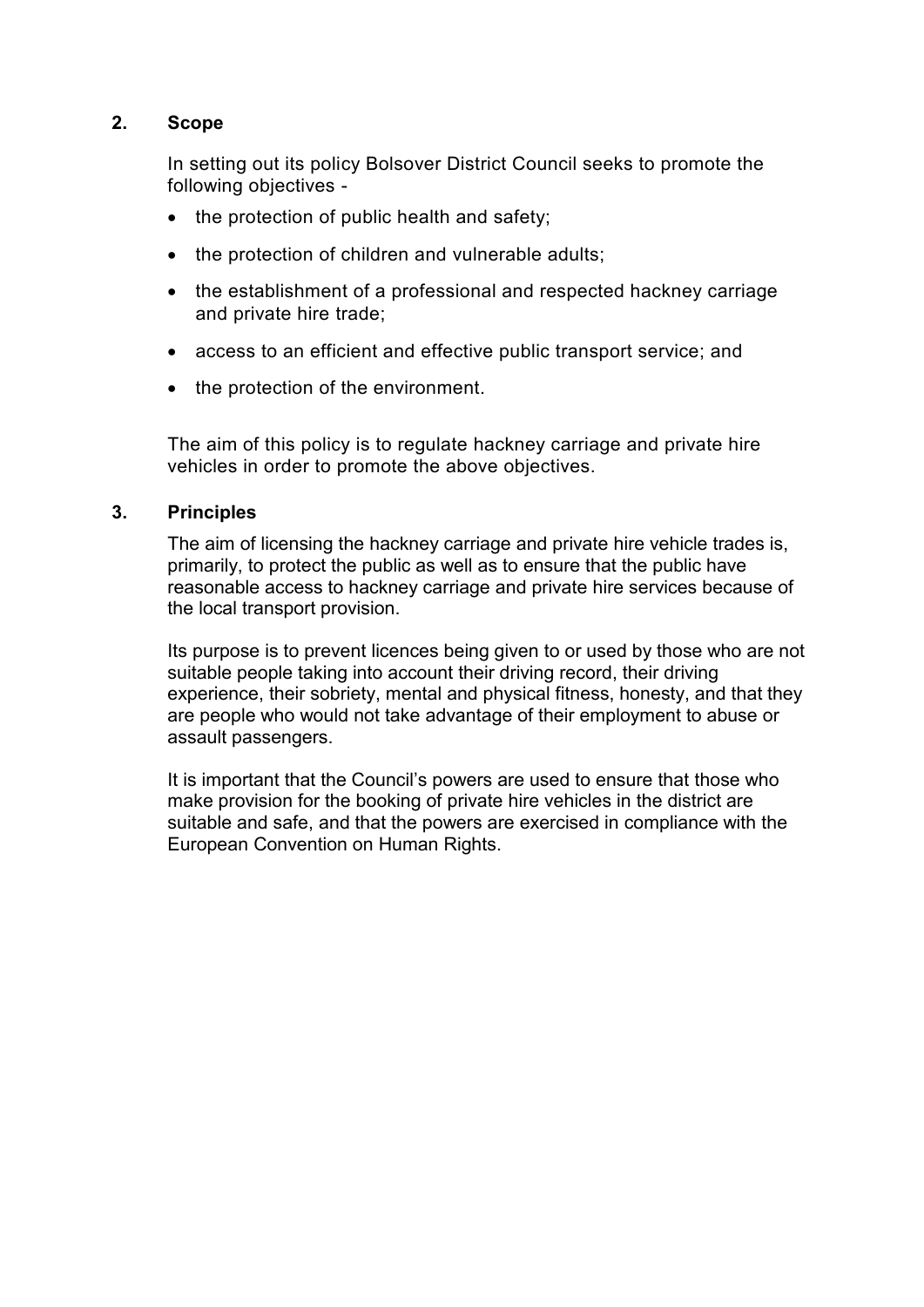#### **4. Statement of Policy**

#### **4.1 PRIVATE HIRE OPERATORS**

#### **4.1.1 REQUIREMENTS AND OBLIGATIONS**

Any person who operates a private hire service (except a hackney carriage proprietor who permits hackney carriages to be used for private hire) must hold a private hire operator's licence. The objective in licensing private hire operators is ensuring the safety of the public, who will be using operators' premises, vehicles and drivers arranged through them. "Operate" means to make provision for the invitation or acceptance of bookings for private hire vehicles in the course of business.

Before allocating a booked job, a private hire operator must ensure that the vehicle and driver are suitably licensed and fit and proper for use.

#### **4.1.2 CRIMINAL RECORD CHECKS & SAFEGUARDING**

Before an application for a private hire vehicle operator's licence will be considered, the applicant must provide a current (less than three months old) Disclosure & Barring Scheme basic criminal disclosure or, in the case of an overseas applicant, sufficient other evidence to satisfy the Council of their suitability. The DBS application must be carried out through the Council and not by another organisation.

Where Operators have supplied an enhanced DBS Disclosure as part of a driver's licence application, they will not be required to provide a separate basic disclosure under this section if the enhanced check is still current.

*Where the applicant is a company or partnership, every director, partner or person with day to day control of that company or partnership (where appropriate) will be required to submit the information required above. Where there is a change of director, partner or person with day to day control any incoming person will also need to provide the information.*

All applicants will also be required to sign up to the DBS Update Service and to authorise the Council to carry out status checks using the Service. Licence holders will then be required to maintain the Service at all times while licensed. If the update service lapses they will be required to apply for a new DBS Disclosure and renew their Update Service subscription. Failure to do so could result in their licence being suspended.

If at any time the Council considers it appropriate to require a further DBS disclosure be provided the relevant individual must provide one, at their own expense, as soon as reasonably practical.

Before a licence is granted or renewed all Operators will be required to undertake mandatory safeguarding training and assessment.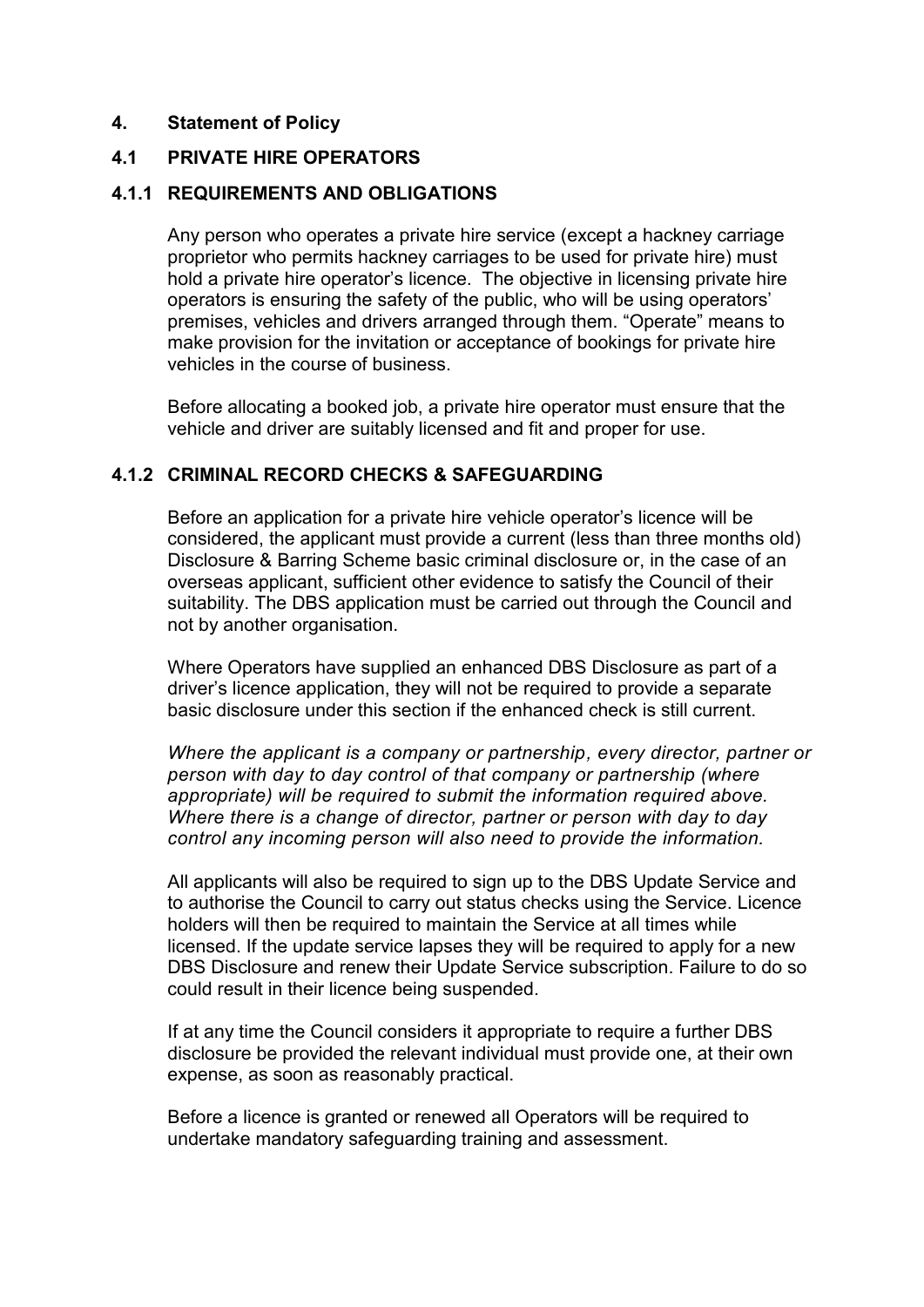#### *Overseas Applicants & Those Who Have Lived Abroad*

*DBS certificates do not include foreign offences. Therefore, any foreign national or applicant who has lived abroad for 6 continuous months or more will be required to produce a document from the relevant Government or Embassy of the country where they resided, which provides a comprehensive criminal record.* 

*All costs in respect of this documentation will be borne by the applicant. This document is in addition to the DBS certificate. And must provide contact details of the Government or Embassy in order that officers can verify its authenticity. Certificates of good conduct must be in English or translated at the Applicant's expense. Any translation must be certified as accurate.*

*In circumstances where the applicant is unable to provide such a document, or officers have concerns that an individual's record requires closer scrutiny, other methods of verifying an Applicant's history may be required. The application will normally be referred to the Licensing Committee for determination, where the applicant will be given the opportunity to explain his or her circumstances and produce any other relevant documentation in support of the application. However, the starting position in cases where a certificate of good conduct cannot be provided is that the application should be refused unless there are exceptional reasons that would allow the committee to depart from policy.*

#### **4.1.3 CONDITIONS**

The conditions set out in Appendix A are considered reasonably necessary and will apply to all operators licences.

#### **4.1.4 LICENCE DURATION**

A successful applicant will normally be granted a private hire operator's licence for 5 years. However, if Operators wish to be granted a licence for a shorter period, or there are other grounds to consider a shorter period, the Council will consider this in exceptional circumstances.

It is the licence holder's responsibility to ensure that their operator's licence is renewed appropriately before expiry.

Evidence of a licence holder's continuing fitness to hold a licence must be provided when requested by an authorised officer of the Council.

#### **4.1.5 ADDRESS FROM WHICH AN OPERATOR MAY OPERATE**

The licence will specify the address from which the operator may operate. The operator must notify the Council in writing of any change of address (whether this is a home address or the address from which they operate) during the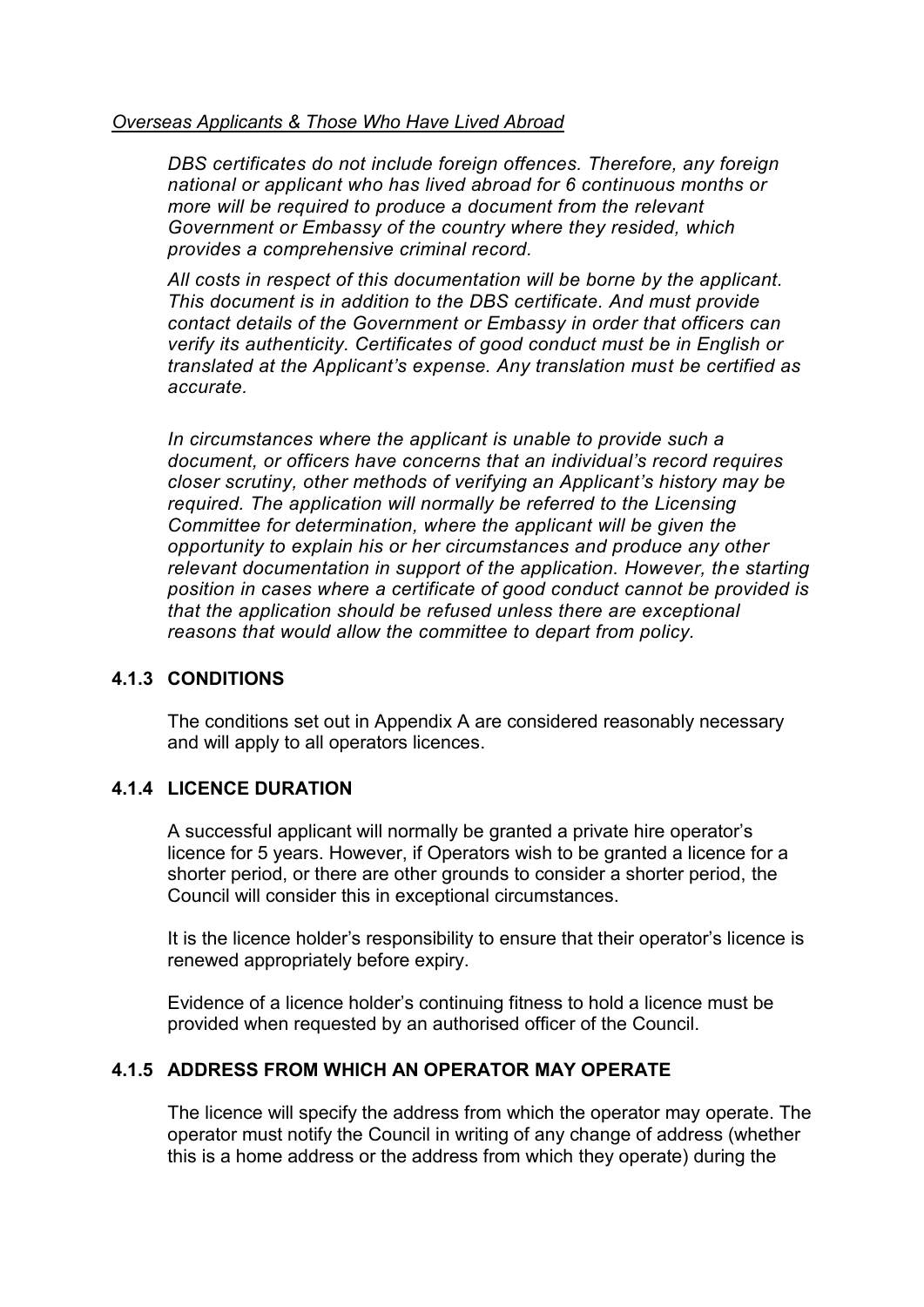period of the licence, prior to changing the address. A business cannot legally operate from an address not specified on its licence.

## **4.1.6 BASES OUTSIDE THE COUNCIL'S AREA**

The Council will not grant an licence for an operator with a base that is outside the boundary of the district. This is considered both a legal requirement and a means to ensure that proper regulation and enforcement measures may be taken.

The Council will cease to renew the licences of operators who are currently licensed for bases outside the Council's area.

#### **4.1.7 PRIVATE HIRE FARES**

Private hire fares may be determined by the operator that takes the booking. The operator may make their own agreement with the hirer as to the fare for a particular journey.

A private hire vehicle may have a calibrated meter, in which case a table of the Operator's applicable fares (which match those charged by the meter) must be displayed.

#### **4.1.8 SUB-CONTRACTING**

Where an Operator engages in sub-contracting of bookings, or holds more than one Operator's licence (whether with one or more authorities) they will be required to maintain clear records of which licence all bookings are recorded and carried out under.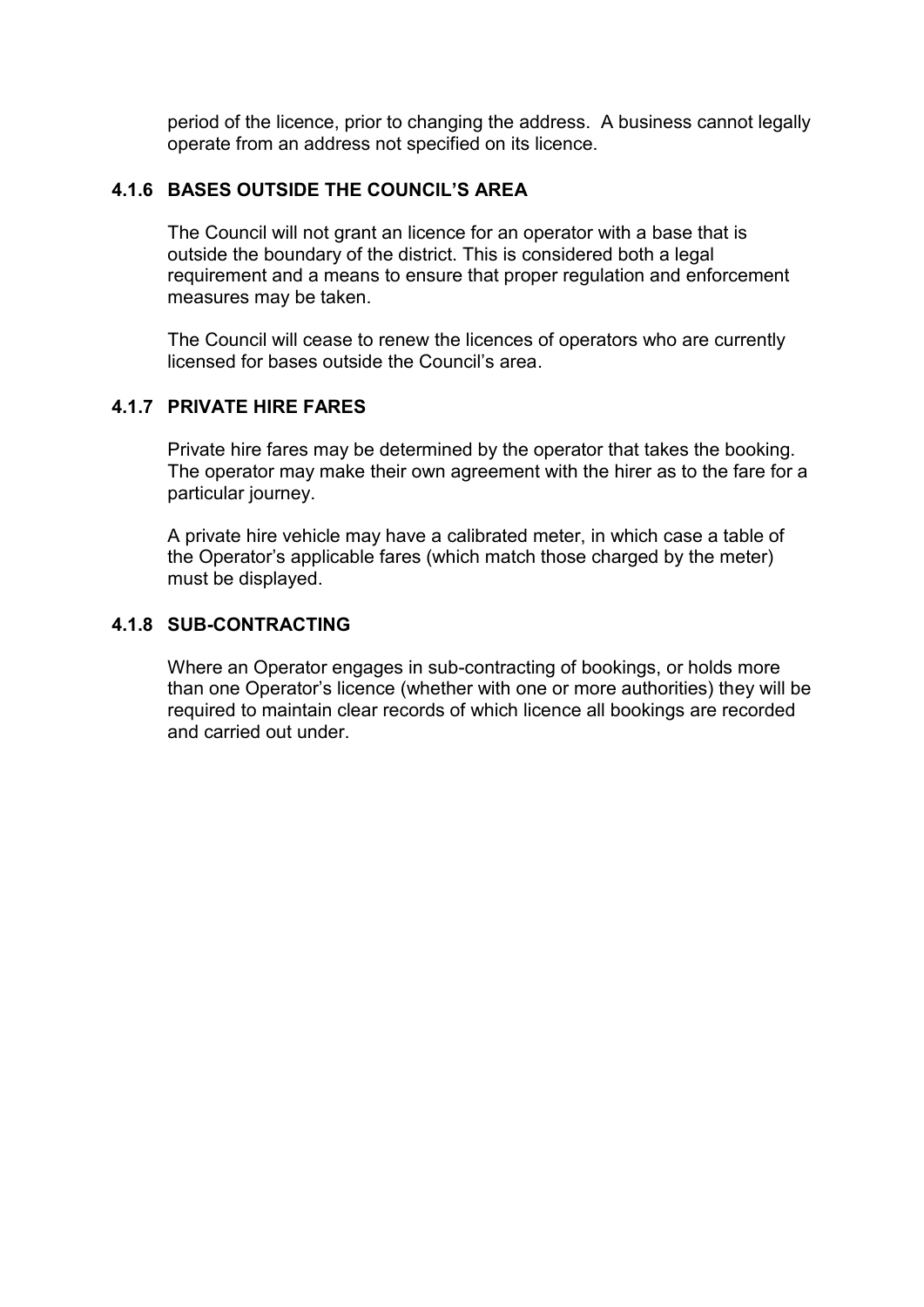#### **5. Responsibility for Implementation**

This Policy will be implemented by, and at the discretion, the appropriate officers as determined by the Council's delegations scheme.

This and other policies set out the principles that govern the Council's licensing of hackney carriage and private hire vehicle drivers, operators and vehicles. Minor modifications to conditions, specifications or procedures may from time to time be modified by officers acting under delegated powers, except where not appropriate to do so.

#### **6. Glossary of terms**

Throughout this document -

- "The Council" means Bolsover District Council
- "Licensed Vehicle" means both a Hackney Carriage and Private Hire Vehicle
- "Hackney Carriage" means a vehicle of any form or construction, licensed for standing or plying for hire in any street
- "Hackney Carriage Driver" means a person licensed to act as driver of any hackney carriage
- "Private Hire Vehicle" means a licensed vehicle constructed or adapted to seat fewer than nine passengers, other than a hackney carriage or public service vehicle, which is provided for hire with the services of a driver for the purpose of carrying passengers
- "Private Hire Driver" means a person licensed to act as driver of any private hire vehicle
- "Private Hire Operator" means a person licensed to make provision for the invitation or acceptance of bookings for a private hire vehicle

# **7. Appendices**

Appendix A follows.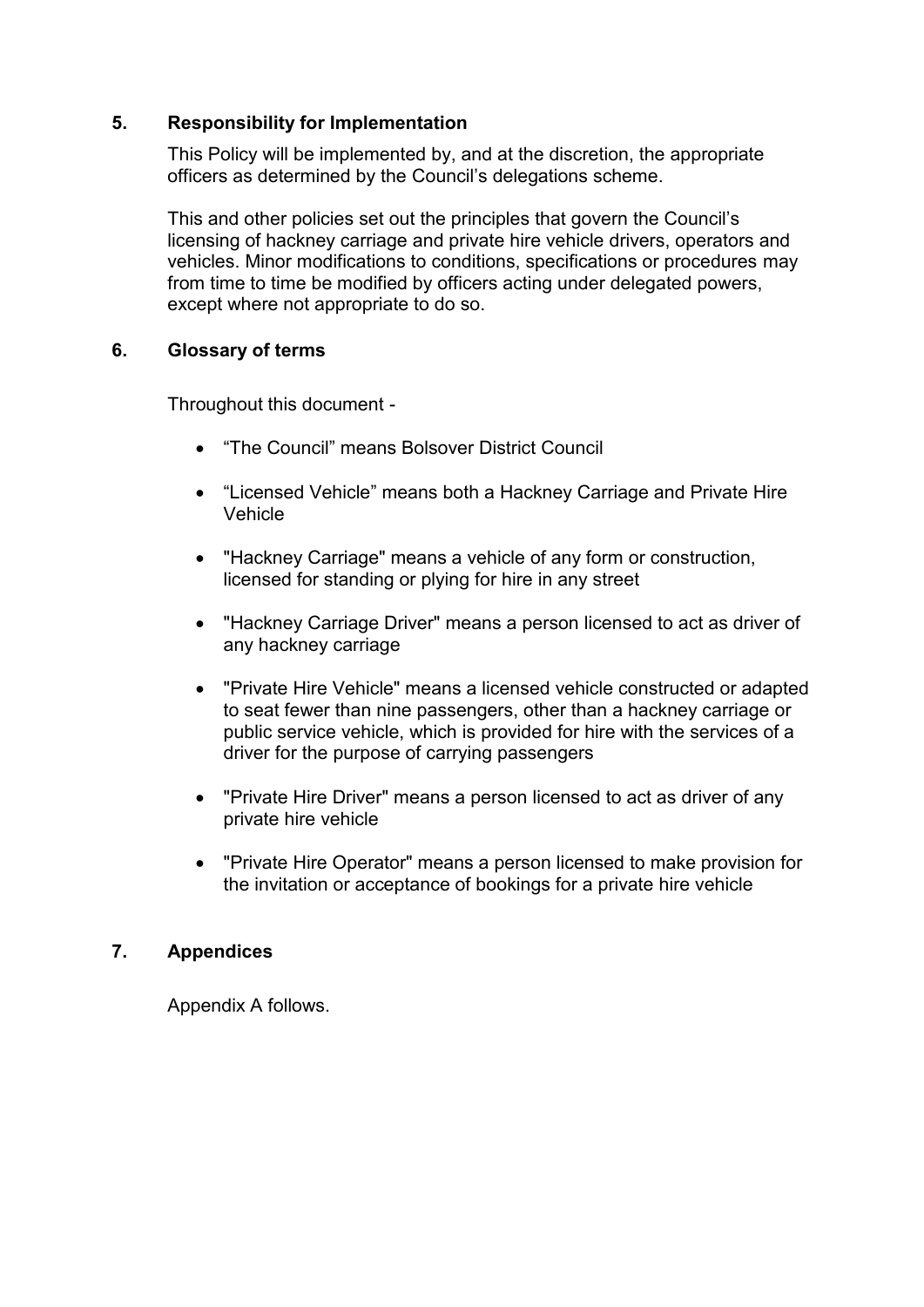# **APPENDIX A PRIVATE HIRE OPERATOR'S LICENCE CONDITIONS**

*In addition to the conditions set out below, any requirements set out in Part 4 of this Policy will form part of the Licence conditions.*

# **1 STANDARDS OF SERVICE**

The operator shall:

- Provide a prompt, efficient and reliable service to members of the public at all reasonable times.
- Ensure that employed staff act in a civil and orderly manner at all times.
- Ensure, when a vehicle has been hired, that it arrives punctually at the appointed place, unless delayed by unavoidable circumstances beyond their control. If delays are lengthy, the driver/operator should contact the hirer to inform them.
- Ensure that premises provided for the purpose of booking or waiting are kept clean and are adequately lit, heated and ventilated.
- Ensure that any vehicles parked outside the operating address are parked in accordance with any restrictions and are not causing a nuisance to others.
- Ensure that any waiting area provided has adequate seating facilities.
- Ensure compliance with legislation regarding the length of working hours.
- Take all reasonable steps to ensure drivers are fit and suitable.
- Take all reasonable steps to ensure vehicles are clean, presentable, safe and roadworthy.

# **2 RECORDS**

Records shall be kept:

- In a non-erasable form in a suitable log or book or in a computerised record system designed to prevent records being tampered with following the taking of a booking
- For at least 12 months
- Available for inspection, on request, by an authorised officer of the Council or a Police Officer.
- In accordance with the relevant data protection law

The records to be kept include the information set out below and any other information as authorised officers may from time to time direct operators to keep.

# **2.1 BOOKING RECORDS**

Prior to each journey, the operator shall enter the following details of every booking of a private hire vehicle accepted: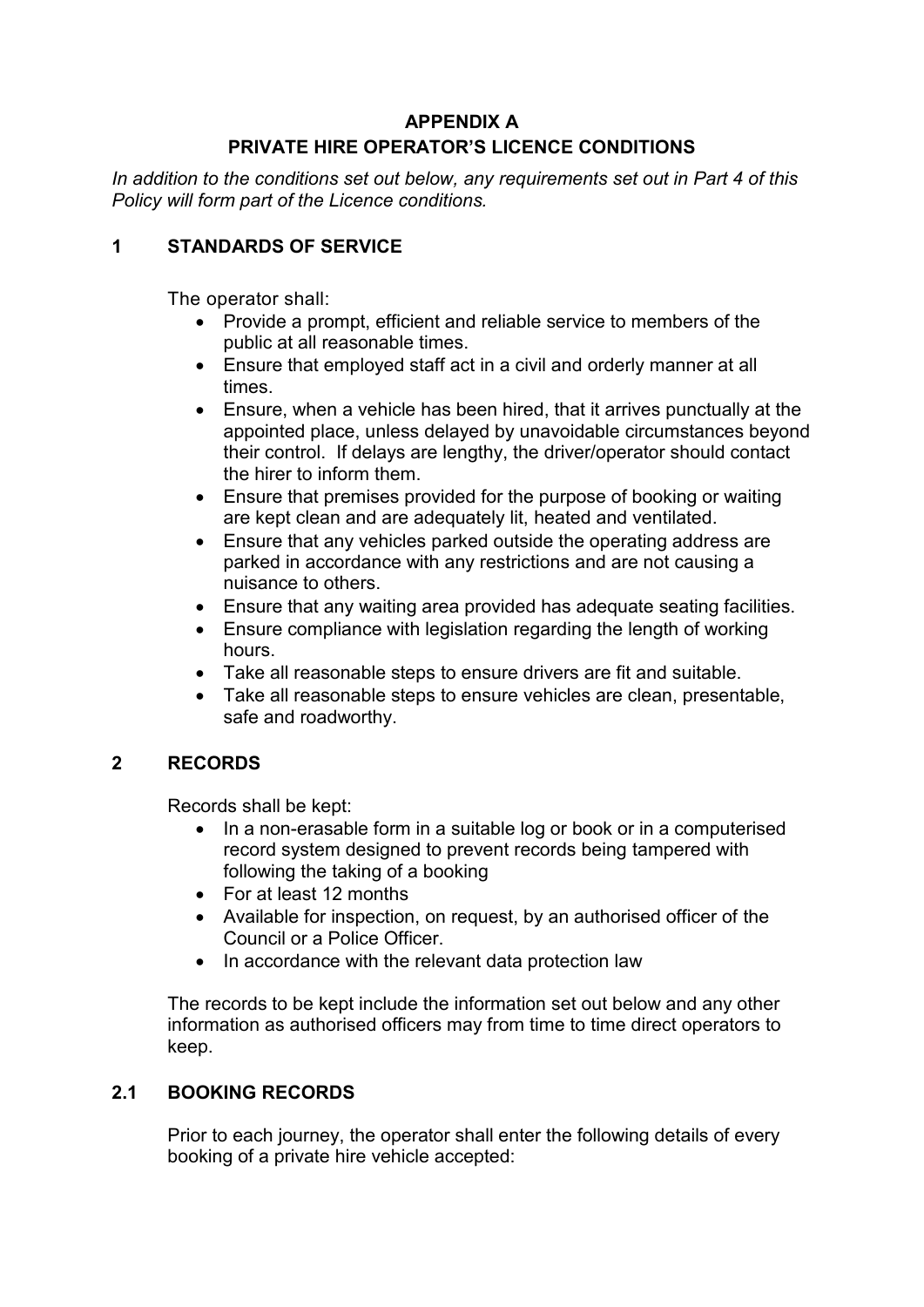- $\bullet$  the date and time of the booking
- the name of the hirer
- the name of the person taking the booking
- $\bullet$  the time of pick up
- the address of pick up
- the destination (unless automatically recorded by GPS)
- the name of the driver whom was allocated to the booking
- the licence number of the driver whom was allocated to the booking
- the time at which a driver was allocated to the booking
- the plate number (or other identification) of the vehicle allocated
- the fare quoted
- any sub-contracting arrangements

# **2.2 VEHICLES**

The operator shall keep records of all private hire vehicles operated by him, including:

- A copy of the vehicle licence
- A copy of a current insurance certificate
- Whether the vehicle is wheelchair accessible
- The seat-to-wheelchair configuration of wheelchair accessible vehicles

# **2.3 DRIVERS**

The operator shall keep records of all drivers of private hire vehicles operated by him/her, including:

- A copy of the HC/PHV driver's licence
	- $\circ$  This should be kept for at least 12 months after either expiry of the licence or the driver leaves the operators service
- Details identifying the drivers of each vehicle
- When any driver's service begins or ends
- The current address of any driver
- Details of any illness, disability or health condition which may affect the driver's ability to safely carry out his/her duties
- The expiry dates of drivers' badges
- The hours worked by each driver

# **2.4 LOST PROPERTY**

The operator shall accept all lost property presented to them by a driver who is undertaking bookings on their behalf.

The Operator shall record the following:

- $\circ$  The date and time they received the lost property
- $\circ$  A description of the lost property
- $\circ$  The name and call sign of the driver handing in the property
- $\circ$  The specific journey when the property was left in the vehicle
- o The date the item was reclaimed and by who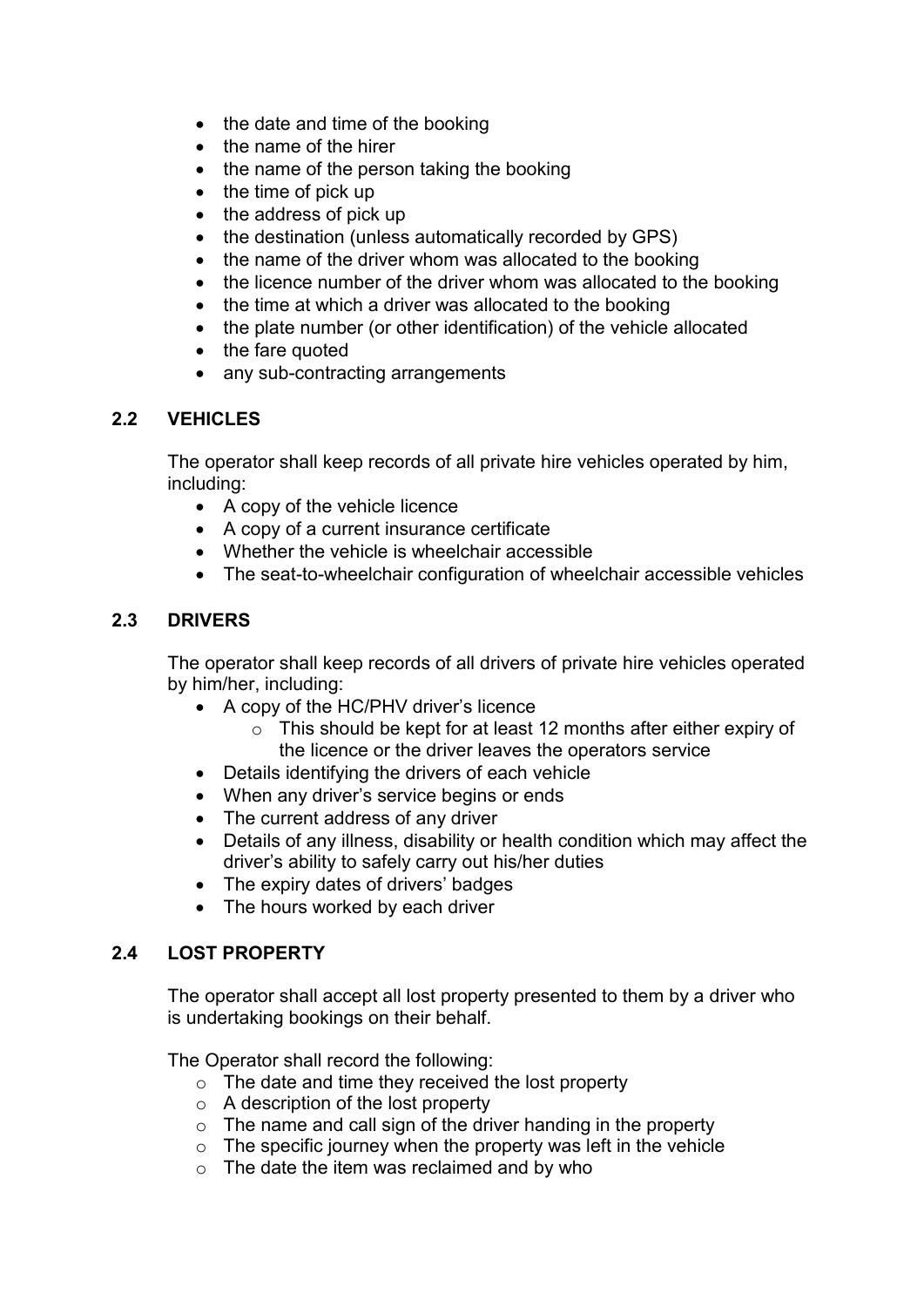The operator shall take all reasonable steps to reunite the lost property with its owner. If the lost property is a Passport, Driver Licence, Bank Card or other similar item the operator shall contact the issuer and either return the item to the issuer or follow any actions specified by them.

While the lost property is in the possession of the operator it shall be stored securely. The lost property shall be retained for a period of six months, if it is not reclaimed in that period and does not contain any personal information the operator shall dispose of the lost property. Any items which may contain personal information or images (including mobile phones) shall be destroyed and a record kept of that fact.

#### **3 COMPLAINTS & INFORMATION**

*The operator shall keep a written record of all complaints received and what action, if any, has been taken or proposed as a result.*

*The operator shall immediately inform the Council of any complaints received of a serious nature, including (but not limited to) safeguarding, discrimination, dishonesty, violence, public safety, alcohol, drugs, indecency, medical conditions etc.*

*The operator shall also notify the Council of any other information received about a driver relating to serious matters of conduct, no matter how they come by that information.*

*Serious complaints and information must be passed to the Council whether the operator believes them to be true or not.*

# **4 DISCLOSURE OF CONVICTIONS**

The operator shall, within 7 days, notify the Council in writing of any conviction, caution or fixed penalty imposed on him. If the operator is a company or partnership, this requirement also applies if any of the directors or partners receive a conviction, caution or fixed penalty.

# **5 INSURANCE**

The operator shall ensure:

- That every vehicle operated by him has a suitable motor insurance policy.
- That he holds sufficient and suitable insurance covering any loss, damage or personal injury that may occur. Details of such insurance must be made available to authorised officers of the Council on demand.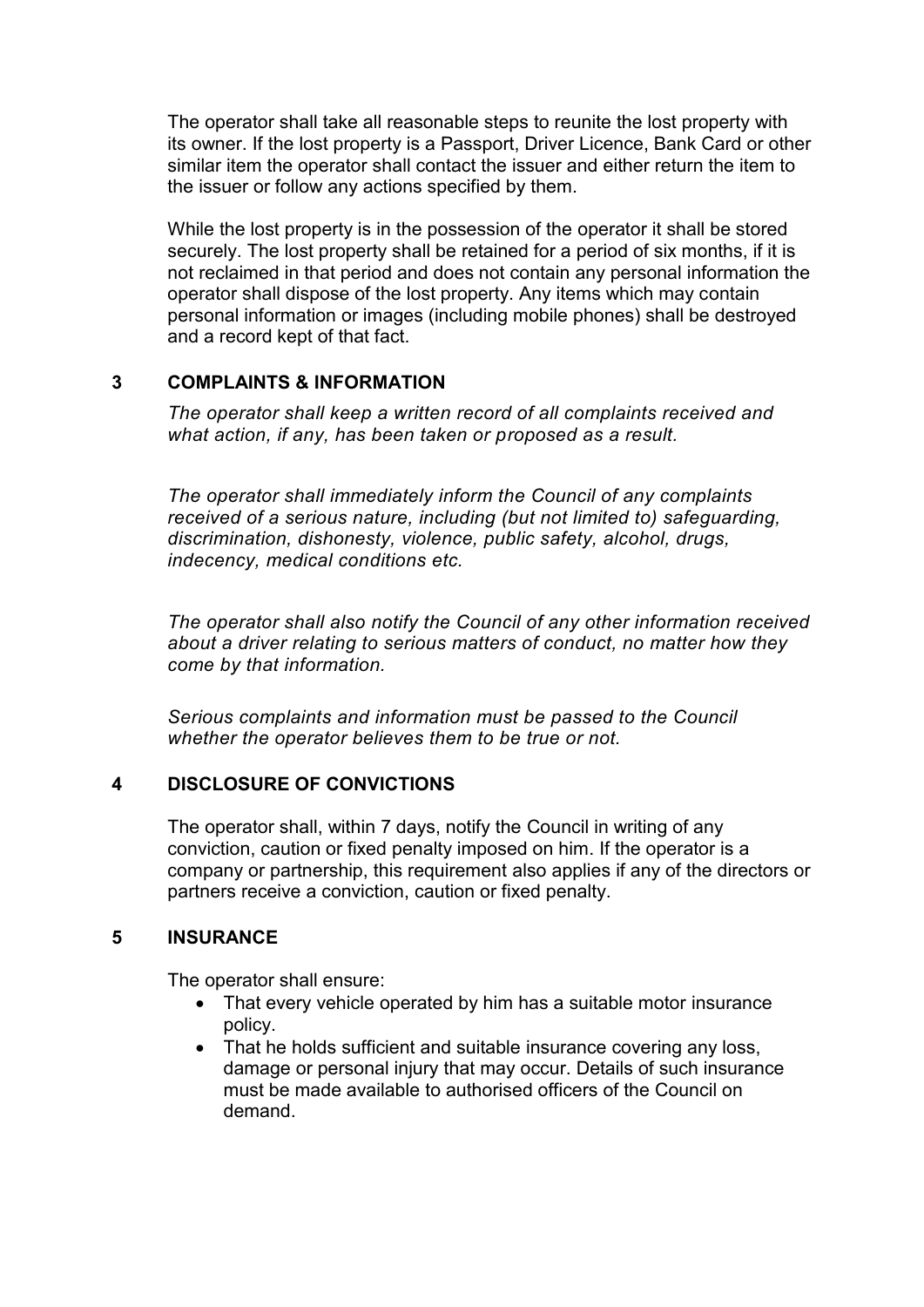### **6 DISPLAY OF TERMS AND CONDITIONS**

The operator shall, at all times, keep a copy of these conditions at any premises used by him/her for a private hire business and shall make the same available for inspection by fare paying passengers.

#### **7 INSPECTION OF LICENCE**

The Operator's Licence (or a certified copy) shall be displayed at the licensed address and be made available for inspection on request by any authorised officer of the Council or any Police Officer.

#### **8 NUISANCE**

An operator shall not allow any premises used in connection with their private hire business to cause a nuisance to nearby residents or businesses, including (but not limited to):

- Undertaking servicing or repairs of vehicles which cause nuisance, disturbance or distress; and
- Allowing any entertainment devices to cause disturbance.

#### **9 SAFEGUARDING**

An operator shall have a documented reporting procedure in place to deal with all safeguarding concerns and a record shall be kept of the following:

- The date, time and location that the concern was reported;
- The date, time and location at which the concern was first observed;
- Details of the reason for the concern;
- Details or description of the person/s who raised the concern;
- Details or description of the person/s who are believed to be the subject of the concern;
- Details of any bookings which may be related to the concern;
- Any action taken; and
- Details of any referrals made to other agencies, which should include the Police.

Operators must undergo such safeguarding training as deemed necessary by the Council.

Operators shall ensure that every driver and/or employee has received safeguarding training and must maintain a record of such training.

Operators shall ensure that every driver and/or employee is aware of their documented safeguarding procedure to enable compliance with that procedure.